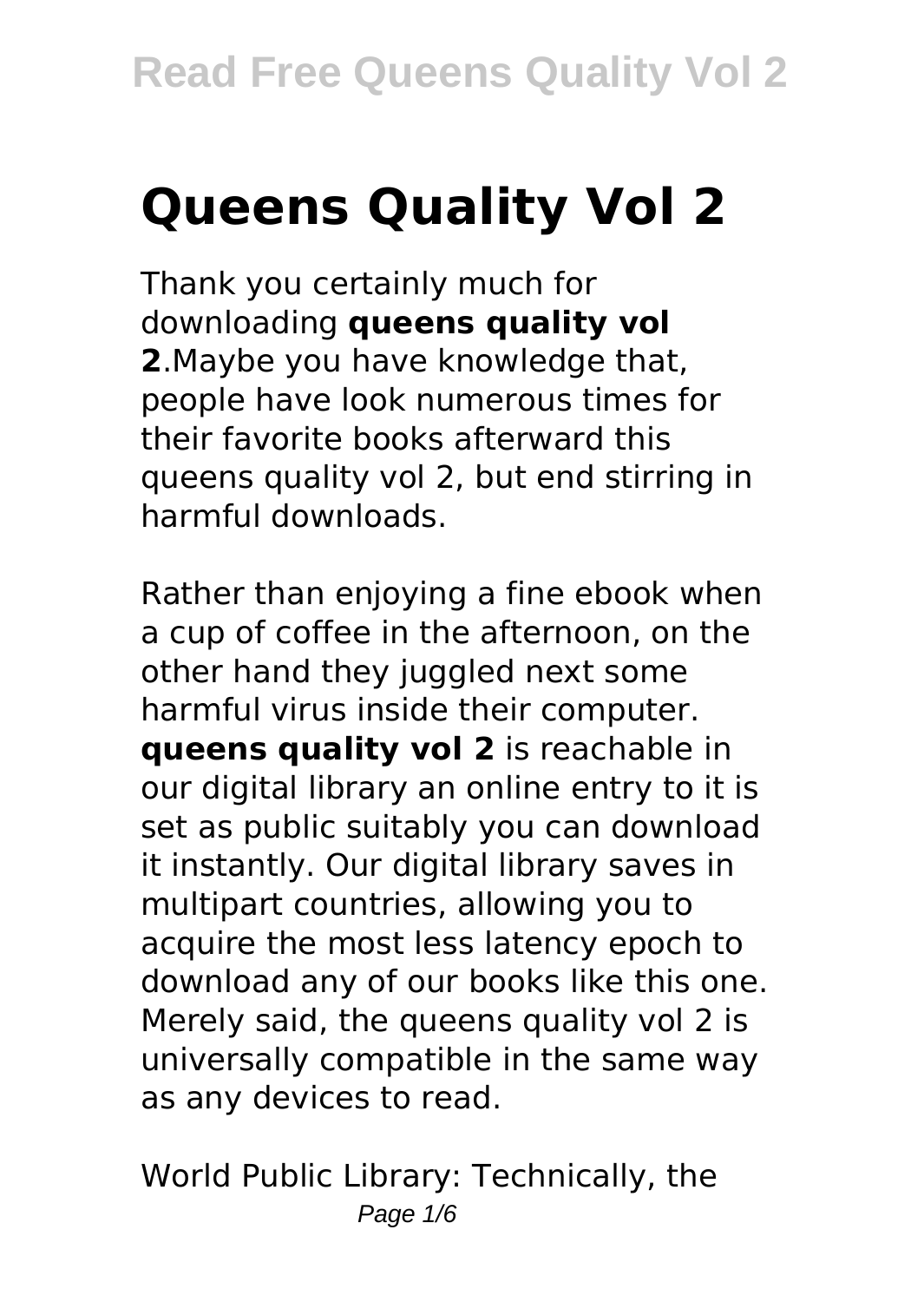World Public Library is NOT free. But for \$8.95 annually, you can gain access to hundreds of thousands of books in over one hundred different languages. They also have over one hundred different special collections ranging from American Lit to Western Philosophy. Worth a look.

#### **Queens Quality Vol 2**

Regina was in The Queens Of Rhythm in January and February 1980 in the Second Gospel Tour. She sang in the album: The Bootleg Series Vol. 13: Trouble No More 1979 -1981. Clydie King. Clydie Mae Crittendon, daughter of Curtis Crittendon and Lula Mae King, was an American singer known for her work as a backing vocalist.

#### **MAGGIE'S FARM - SITO ITALIANO DI BOB DYLAN**

Eusociality (from Greek εὖ eu "good" and social), the highest level of organization of sociality, is defined by the following characteristics: cooperative brood care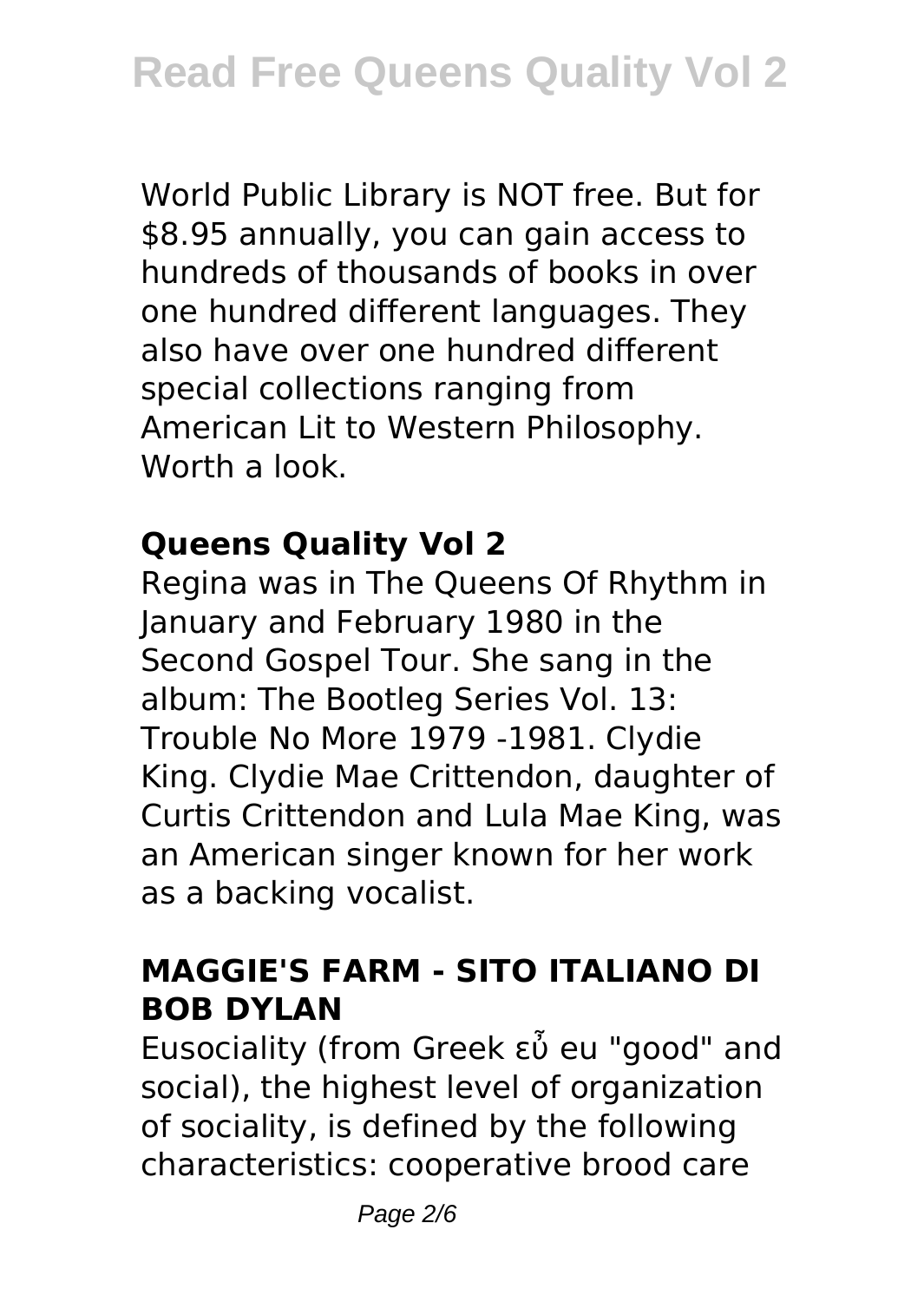(including care of offspring from other individuals), overlapping generations within a colony of adults, and a division of labor into reproductive and nonreproductive groups. The division of labor creates specialized ...

#### **Eusociality - Wikipedia**

Queens Way retaining wall repairs Racecourse Rd safety improvement ... TEM Vol 2 Part 2.24 - AS NZS 1906.1 - Retroreflective materials and devices for road traffic control purposes [PDF 1.1 Mb] ... provide quality signs to assist tourists with finding attractions, accommodation and visitor information centres ...

## **Traffic engineering - VicRoads**

Fashion Bonanza Vol 2 Aradhna Fashion Designer Ankle Length Kurtis ... Range Lowest Wholesale Market Rate Price Buy Above Below Range 500 200 2000 1000 300 400 600 Shop Online Best Export Quality Cash on Delivery Famous New Latest Trendy Design Trendz Fashion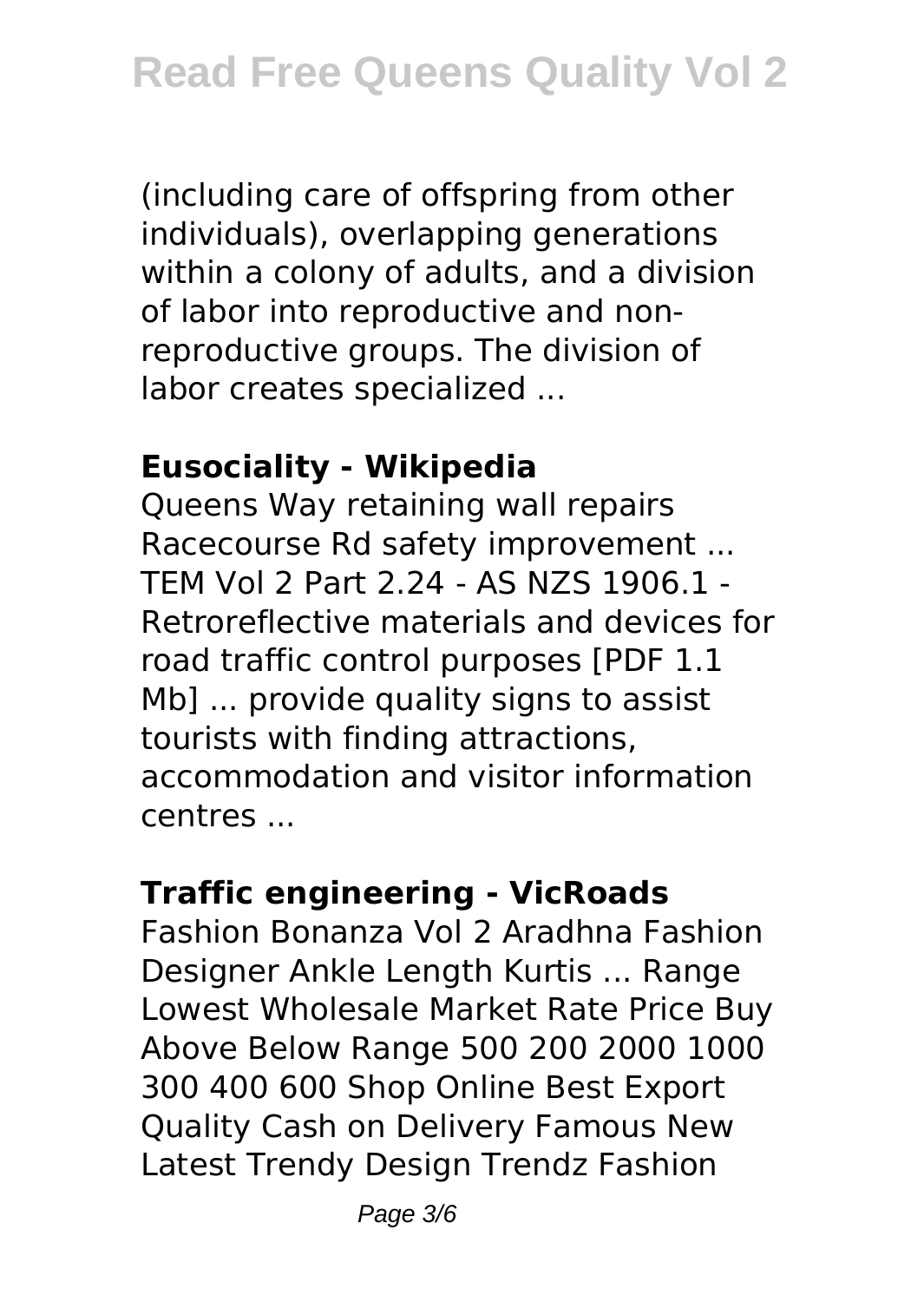Designer Party Office Fancy Boutique Collection Wear Casual Short Long Floor Length ...

#### **Manufacturer Wholesaler Kurtis Salwar Kameez Suits Dress ...**

Crank Yankers is an American television show produced by Adam Carolla, Jimmy Kimmel, and Daniel Kellison that features actual crank calls made by show regulars and celebrity guests and re-enacted onscreen by puppets for a visual aid to show the viewer what is happening in the call. The show premiered on June 2, 2002 on Comedy Central and returned to MTV2 on February 9, 2007, running again ...

## **Crank Yankers - Wikipedia**

Watch Hmv Akino 2 (Hantres) on SpankBang now! - Akino, Hmv, Pmv Porn - SpankBang. ... Anal The Forbidden Fruit is Sweet Vol 24. 110 100% . 3m 1080p. HMV-Just Saiyan. 1.2K 83% . ... Download in 4k quality. Download in 1080p quality. Download in 720p quality.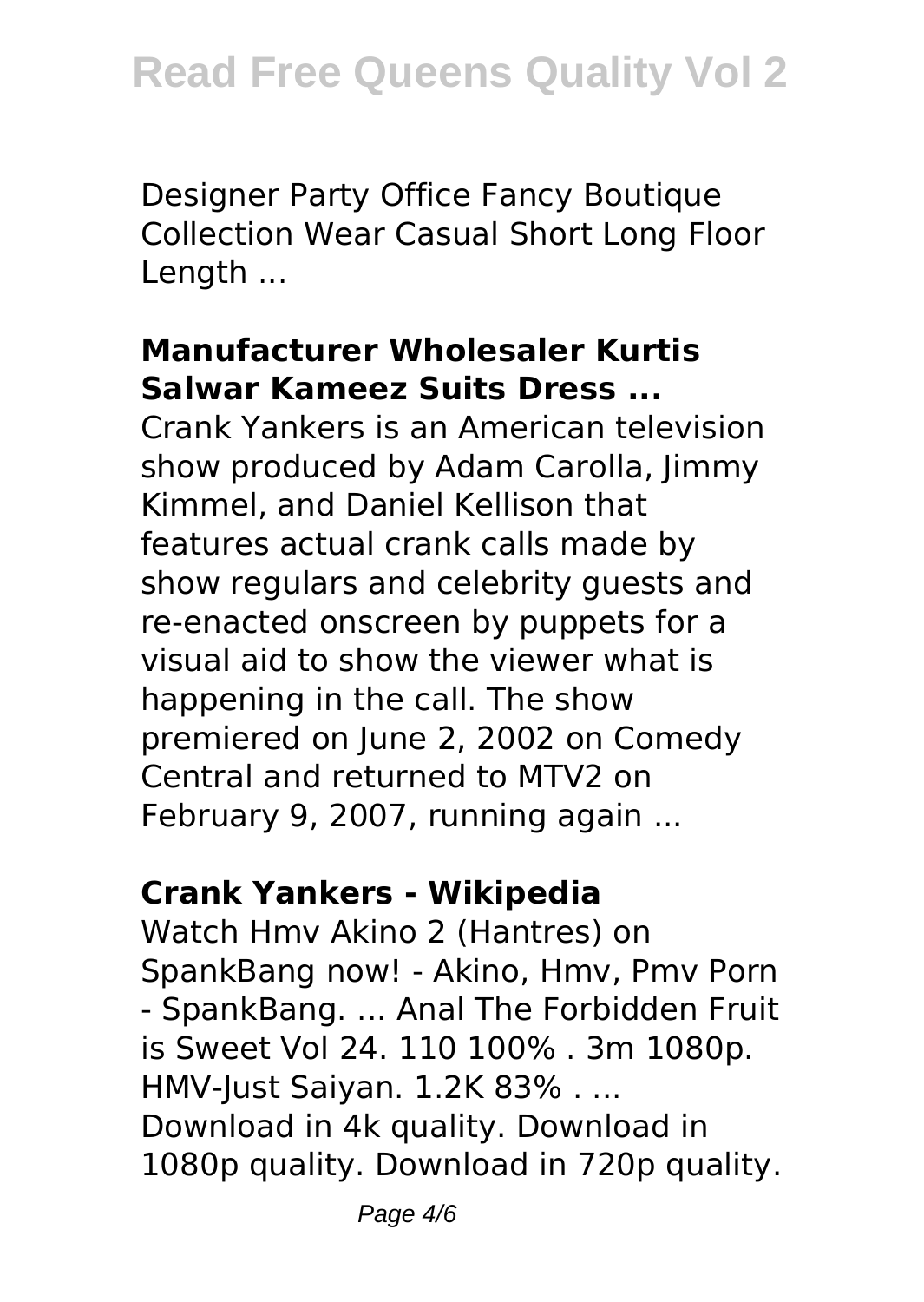Download in 480p quality.

#### **Watch Hmv Akino 2 (Hantres) - Akino, Hmv, Pmv Porn - SpankBang** 39m TPRQ Vol 1. 25m Messy Queens Give Sloppy Toppy To A White Cock. ... Download in 4k quality. Download in 1080p quality. Download in 720p quality. Download in 480p quality. Download in 320p quality. Download in 240p quality. Share your videos on SpankBang Upload a video today!

#### **Watch Mod41 - Mod, Screaming Asian Whore Rough Fucked ...**

Download in 4k quality. Download in 1080p quality. Download in 720p quality. Download in 480p quality. Download in 320p quality. Download in 240p quality. SpankBang | Manne | Manne Upload a video today!

Copyright code: [d41d8cd98f00b204e9800998ecf8427e.](/sitemap.xml)